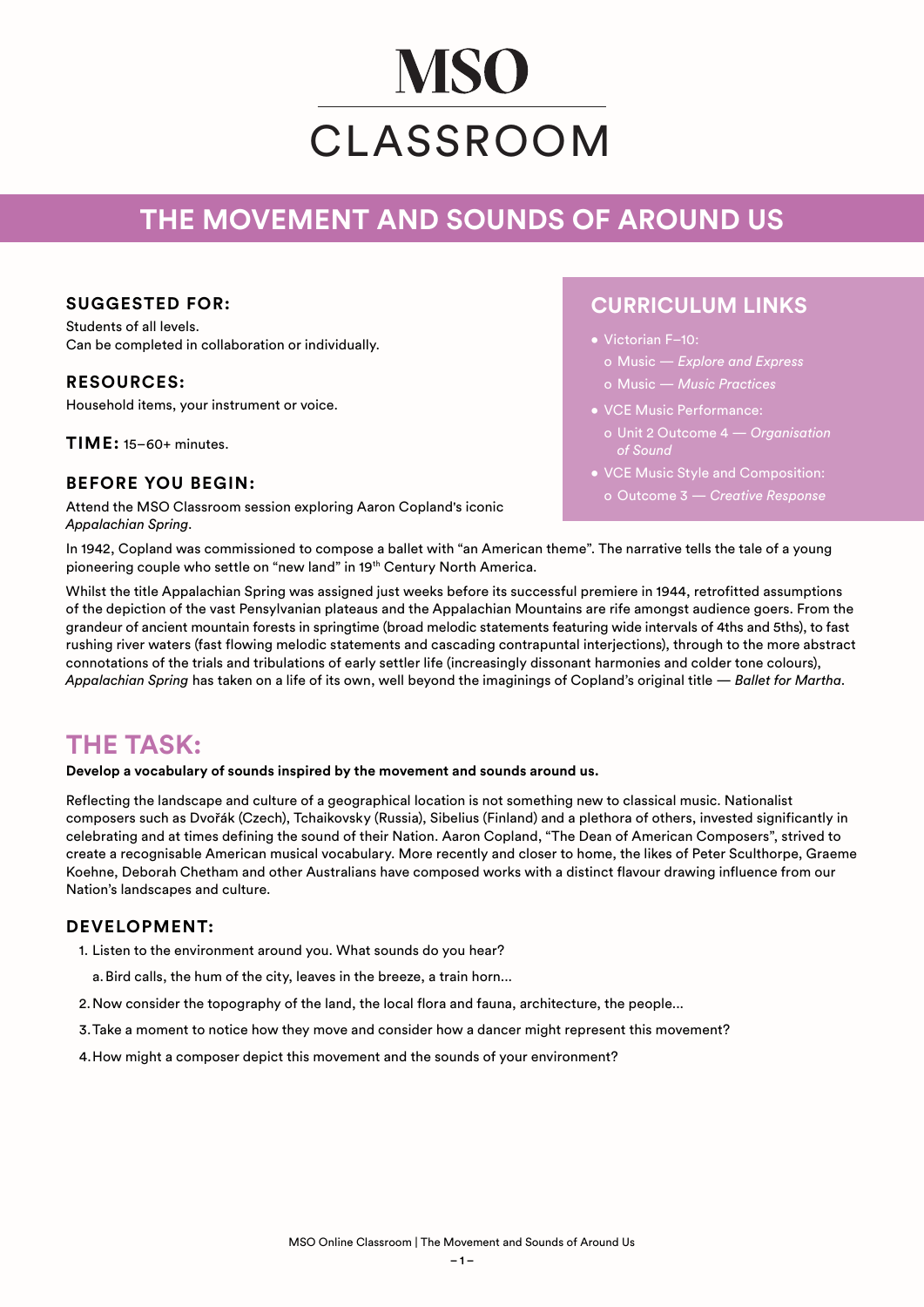#### **REFINEMENT:**

- 5.Create a list of things you have noticed in your environment and brainstorm ideas on how you could represent their sound and movements through music.
- 6.This is an entirely subjective pursuit however these examples might spark some ideas:
	- i. Gently rising major arpeggio with lush warm tone colours = slow [awakening morning](https://youtu.be/iOmh55H0D_A)
	- ii. Peter Sulthorpes famous cello harmonics = [seagull calls](https://www.youtube.com/watch?v=Jl1nY-Xd8IE)
	- iii. Short, fast and detached weaving melodic contours = [rushing river water](https://youtu.be/c91HUUP0f-0)
	- iv. Light dissonance introduced into the harmonic pallet = body language of [uncertainty](https://youtu.be/cWglAlVOmY4?t=39)
	- v. Passing of melodic motifs between instruments = [interaction](https://youtu.be/Fh0xf4M52Zg) between animals or people
	- vi. Recognisable musical ideas with widely accepted [cultural connotations](https://youtu.be/hMXyRLj9Q-Q)
- 7. Experiment using your voice or instrument, household items or music notation software OR collaborate with your friends and see how they might interpret your ideas into sound.



#### **EXTENSION #1: MAKE IT A MOVEMENT**

Having developed a musical vocabulary inspired by movement and sounds around you, arrange your ideas to create a short movement of a composition reflecting your local area. Make a recording and share it with the people around you, and of course send it in to us here at the MSO [\(schools@mso.com.au\)](mailto:schools%40mso.com.au?subject=).

*These resources have been devised by James Le Fevre for exclusive use in MSO Online Classroom. Reproduction without permission prohibited and totally not cool.*